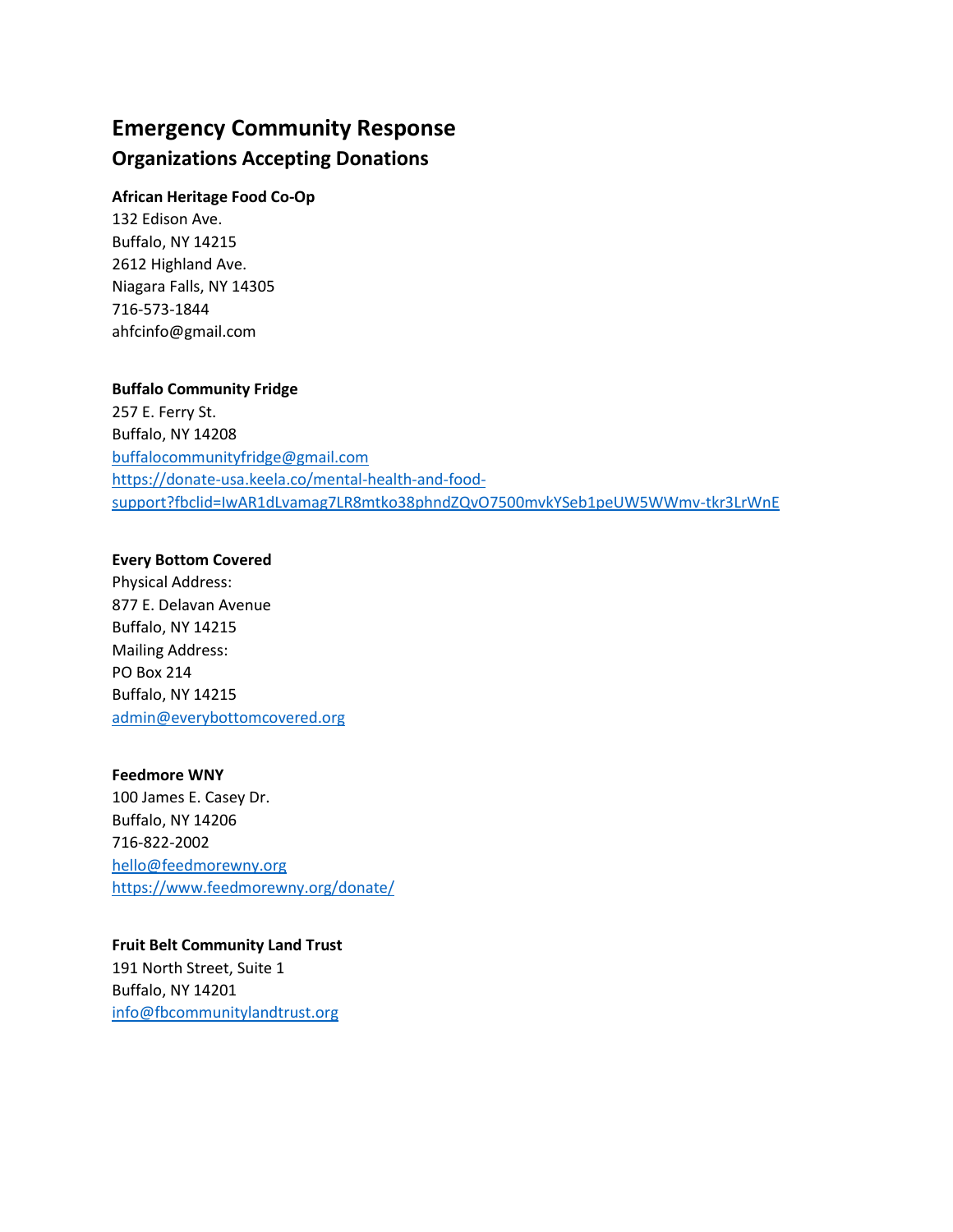#### **Muslim Community for Tops Market Shooting Victims**

https://www.launchgood.com/campaign/muslim\_community\_for\_tops\_market\_shooting\_victims\_1?src =internal\_discover#!/

**Rooted in Love, Inc.** 670 Riley Street Buffalo, New York 14211 (716)602-9952 https://rootedinloveinc.com/

**Urban Christian Ministries** 716-882-9472 https://ucmbuffalo.org/

# **Advocacy**

**National Federation for Just Communities of Western New York Inc.** 360 Delaware Avenue, Suite 106 Buffalo, New York 14202 Tel (716)853-9596, Fax (716)852-0046 https://nfjcwny.org/

**Open Buffalo** 1327 Jefferson Avenue, Upper Buffalo, NY 14208 716.243.8777 https://openbuffalo.org/

**VOICE Buffalo** 2495 Main St. Suite 547 Buffalo, NY 14214 (716) 842-6571 https://www.voicebuffalo.org/?fbclid=IwAR06TeqrpaSu6Z1bqxFz0mLkmAGi1wpvvW2mj6- GMU1lfKiACPbOJ\_KNtf0